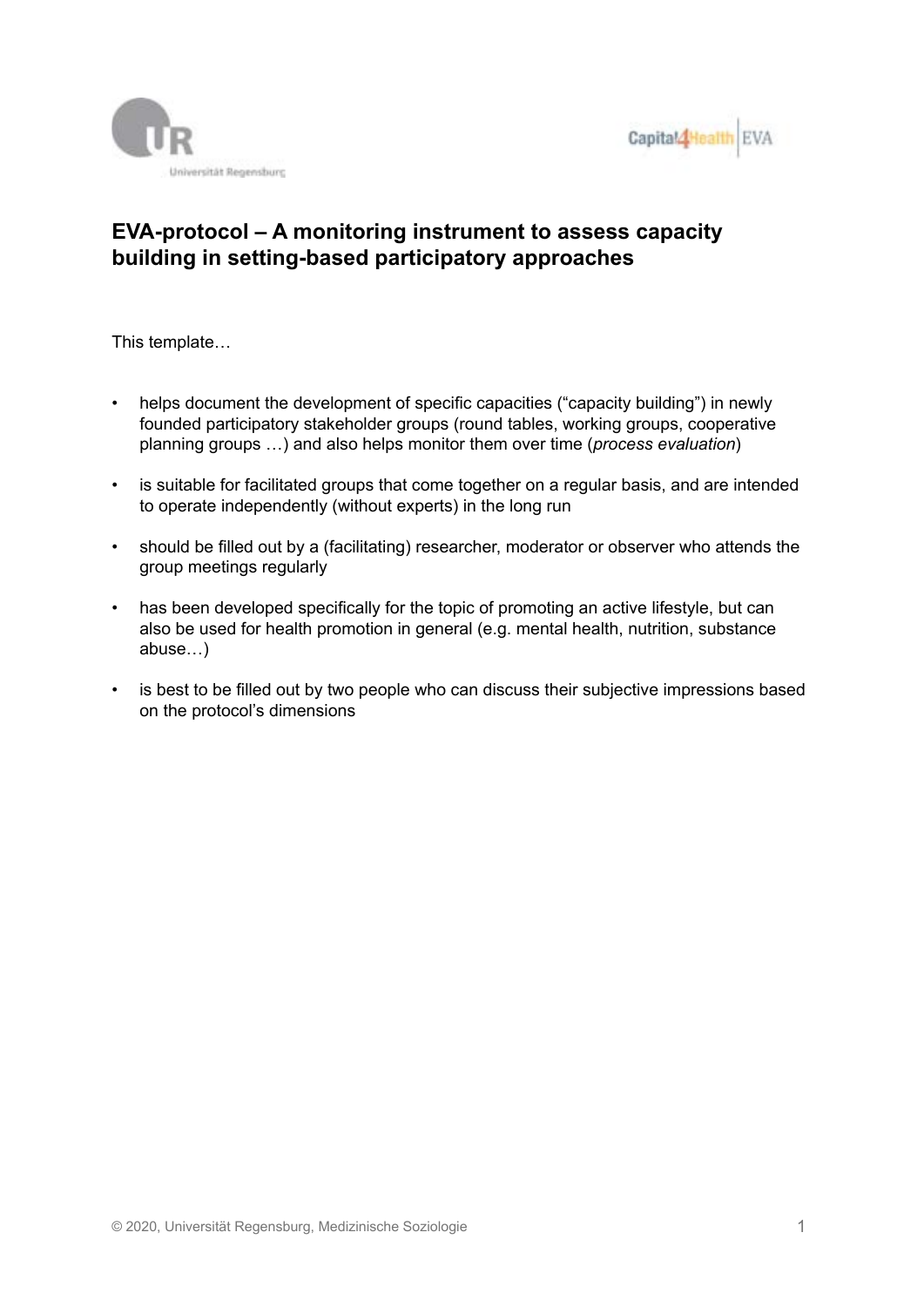| Date:                               | Author: |
|-------------------------------------|---------|
| Purpose and subject of the meeting: |         |

### **I. Description of the group**

1. Who is participating in the participatory stakeholder group?

For example, representatives of the target group, members of city council, key persons, staff of local companies, teachers of adult education programs, external partners, others

*no change in group composition*  $\Box$ 

2. Do the participants dispose of relevant competences needed to address the problems and challenges at hand?

For example, expertise in sports or nutrition, insider knowledge of typical community characteristics, political influence, access to vulnerable groups.

*no change in group composition*

3. Why do the group member participate in the group meetings? What are their motivations and / or vested interests?

 $\mathcal{L}$ 

Citizens committed to physical activity, sport clubs hoping to raise membership numbers, kindergartens expecting a positive image etc.

*no change in group composition*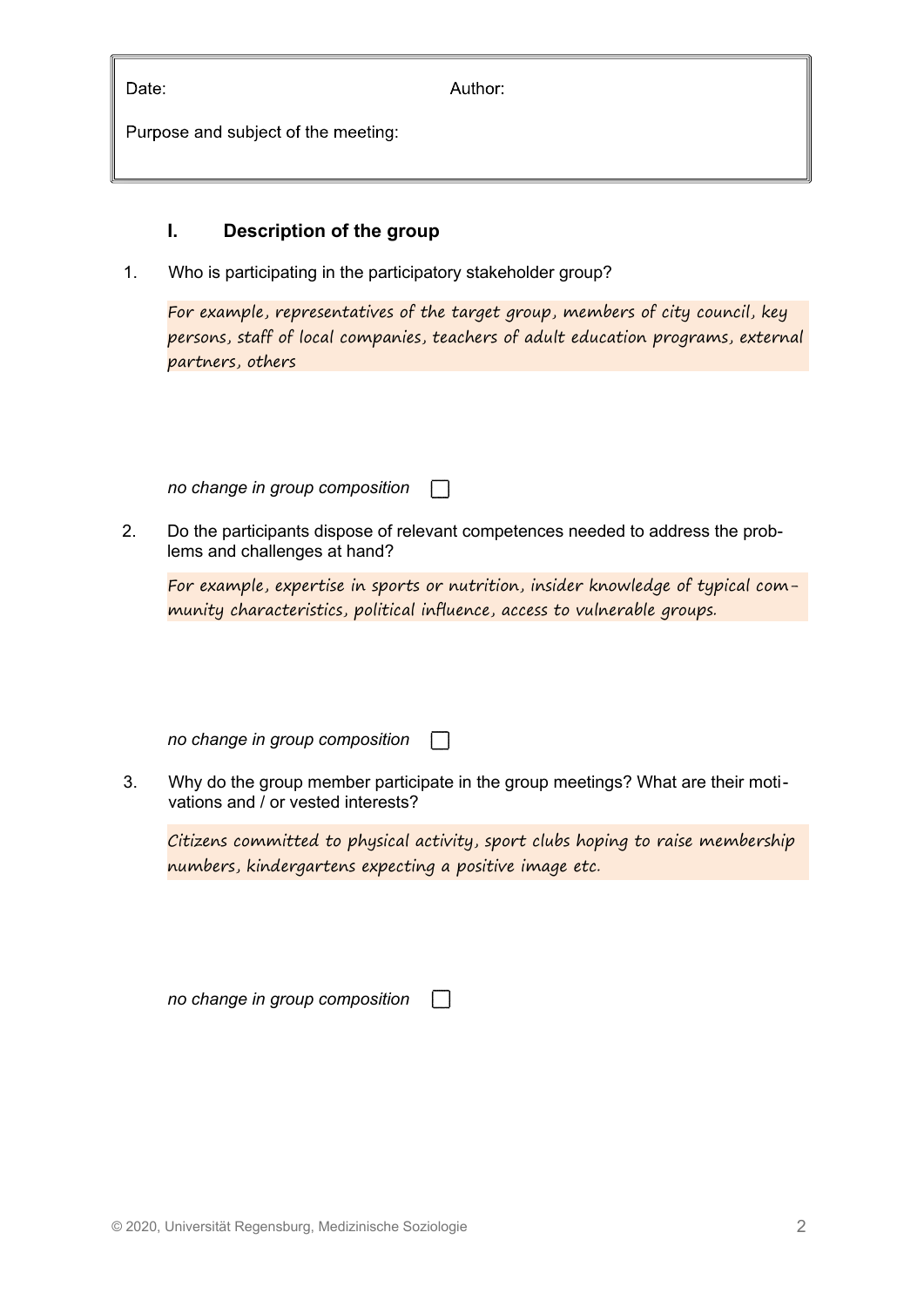## **II. Dimensions of Capacity Building**

**Participation**

Participation is a core domain of capacity building. It refers to the group members' active involvement in the discussions and decision-making processes. Ideally, important stake-holders and key players are represented in the group, and all group members have a say during the meetings.

In this meeting: Which strategies were undertaken to promote *participation*?

Example: The facilitating researcher takes care that all participants in the task force can speak up. Since some participants tend to dominate the discussion, the group was asked to split up in three smaller groups to work on separate topics in today's meeting. Thereby, the existing power imbalances could be broken up, and participants obviously were more confident expressing their concerns and ideas.

*This capacity was not addressed in this meeting*

4. Are all relevant institutions and organizations who may contribute to the topic represented in the task force meetings? If no: why not?

Example: No representatives of the parents' council attended today's meeting of the "school vital" task force. The headmaster was also excused for this meeting. On the other hand, the school caretaker, who runs the school kiosk, participated in the meeting for the first time. He had been explicitly invited by the facilitating health promoter.

*no change* 

5. Are all participants involved in the group discussions and decision-making process, do they all have a say? If no: why not?

Example: Similar to the last two meetings, the representatives of the school canteen dominate the group meeting; it is hard for other participants to speak up. Decisions are strongly influenced by the interests and needs of the school canteen.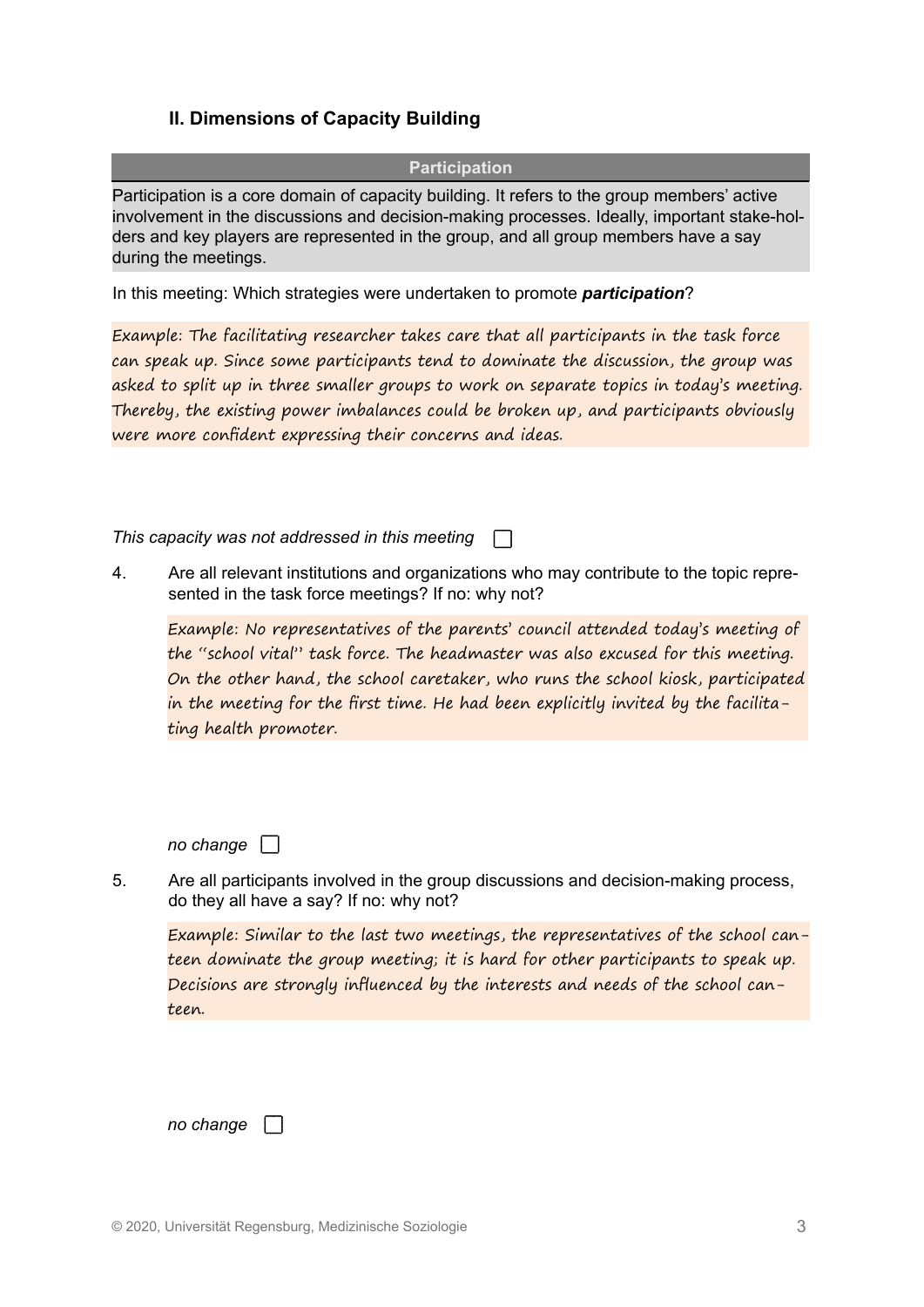#### **Leadership**

Single participants of the stakeholder group commit themselves to the topic and the group and advance the decision-making processes. They take over responsibility for the group and start setting the agenda for the meetings.

In this meeting: Which strategies were undertaken to promote *leadership*?

Example: Before today's meeting, Mrs. Smith, a motivated participant of the task force, was asked by the facilitating researcher whether she would like to co-chair the next meeting.

*This capacity was not addressed in this meeting*

6. Do some group members show leadership skills? How?

Example: A committed participant of the school working group "Smarter Lunch", a mother of two kids who attend the school, is very interested in healthy nutrition. On her own initiative, she had checked last years' school menus and in the last meeting, she presented a list of all high-caloric meals she had identified. She suggested to check on alternative catering companies. Today, she introduces two options for alternative companies that advertise to deliver healthy meals, prepared with regional products. Their offers will now be handed over to the headmaster to discuss a possible change of supplier. Mrs. Smith will also be present at this meeting.

*no change* 

#### **Problem assessment & solution**

The stakeholder group can identify problems and carries out actions to resolve the problems; the assessment is used to strengthen planning processes.

In this meeting: Which strategies were undertaken to promote *problem assessment*?

Example: The researchers conducted a needs assessment among community members with regard to physical activity (survey). The data is now analyzed, and the results are presented in today's group meeting. The participants of the group were asked to comment on the results, identify important needs, and bring up ideas how these needs can be addressed.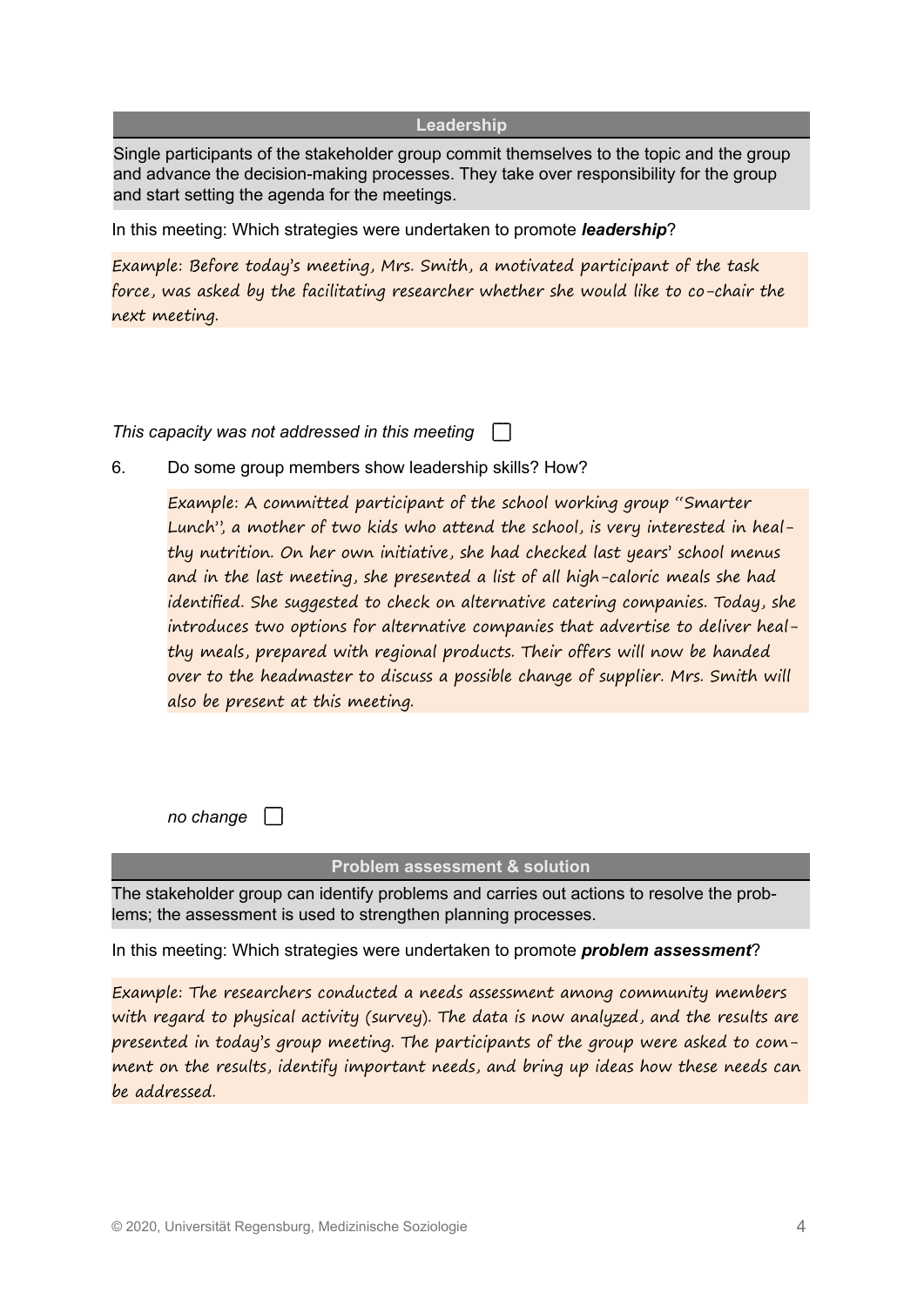| This capacity was not addressed in this meeting |  |
|-------------------------------------------------|--|
|-------------------------------------------------|--|

7. Do the participants identify underlying problems that should be considered when planning interventions?

Example: The group discuss the low registration numbers of local sport activities offered for senior citizens. They agree that the poor accessibility of sport facilities may be an important barrier, especially for people with limited mobility.

*no change* 

8. Do the participants develop solutions independently and plan further steps for implementing project measures?

Example: The task force decides to provide a shuttle service for senior citizens, taking them to sport activities. Some participants of the task force volunteer to contact the local taxi company with the aim of booking a weekly shuttle service. In addition, other members have suggested modifying the sport clubs' registration forms, so as to highlight the new shuttle service option.

*no change* 

#### **Critical awareness/ asking why**

The stakeholder group can reflect on assumptions underlying their actions, and self-analyse and improve their activities over time. They evaluate their interventions and reflect on their own work.

Which strategies were undertaken in this meeting to promote *critical awareness*?

Example: The stakeholder group "School on the move" has produced a video clip demonstrating classroom gymnastics to be shown during school lessons. A couple of pupils have tested the video; they were asked to join the next group meeting and give feedback to the stakeholders. Based on the feedback, the content of the video was critically examined within the group, and changes regarding sound quality and length of the video were made.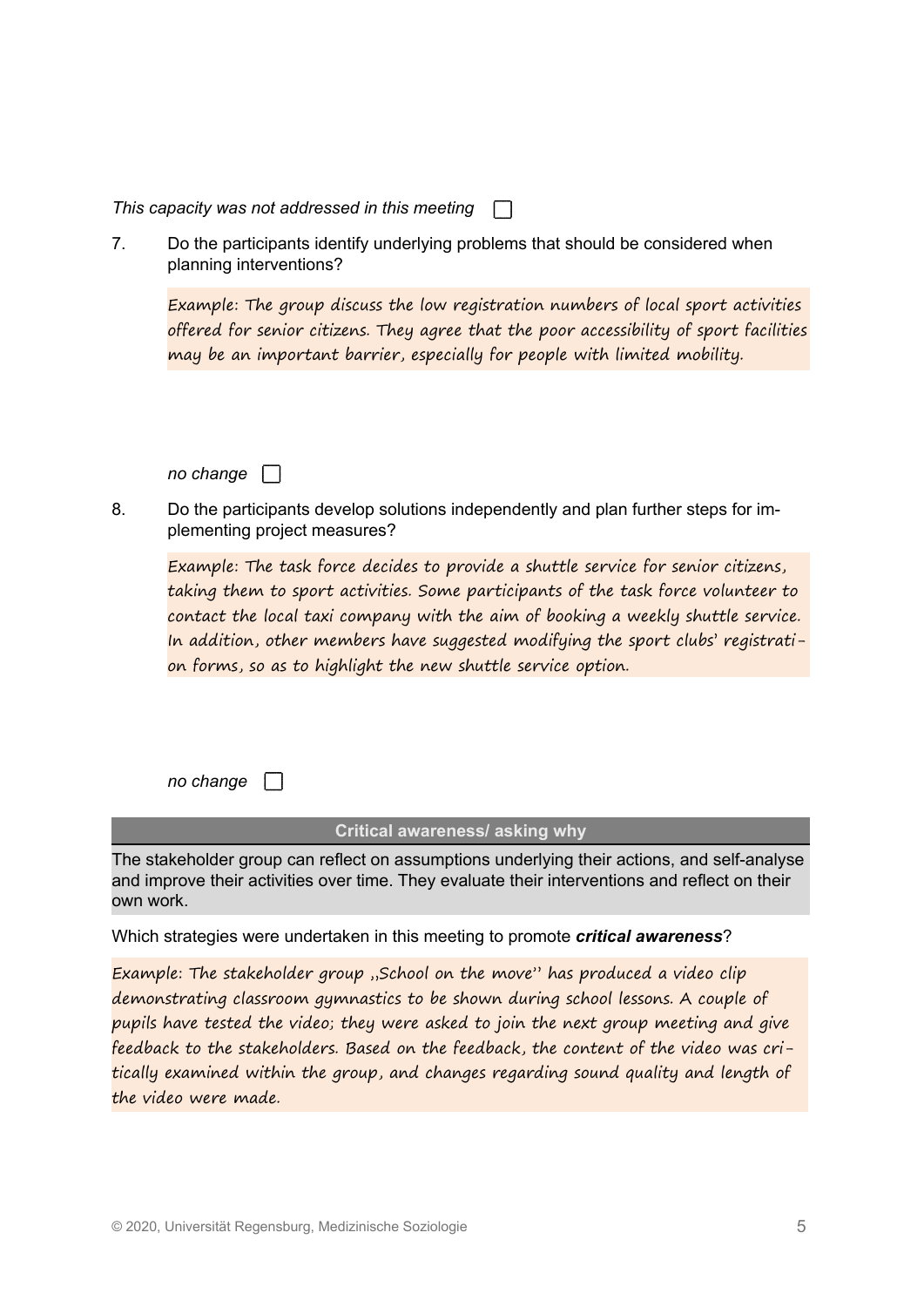*This capacity was not addressed in this meeting*

- $\mathbf{I}$
- 9. Does the stakeholder group reflect on decisions and implemented interventions? Did they assess whether the intervention yielded the intended outcome, and whether it could be optimized?

*no change* 

### **Resource mobilisation**

The stakeholder group can raise resources and decide on fair distribution. The resources can refer to competences and assets from within the group (e.g. specific knowledge, facilities) and to external resources (e.g. meeting sites/venues, technical support, funding).

In this meeting: Which strategies were undertaken to promote *resource mobilization*?

Example: The task force "happy employee, happy company" plans to provide height-adjustable tables for its staff. The company, however, has no funds for purchasing these tables. The facilitating researcher points out that some health insurances financially supports measures for workplace health promotion. Two group members volunteer to check up on that possibility with a local health insurance office.

*This capacity was not addressed in this meeting*

10. Do the participants plan on or succeed in mobilising resources that can contribute to the planned interventions? In what way?

Example: The stakeholder group of a daycare center would like to offer a weekly cooking course for children and their parents. A group member brings up the idea of asking a friend who runs a restaurant in the village; she might be able to make the facilities available for the kids on Monday, its closing day. The group agrees.

*no change* 

#### **Links to others**

The stakeholder group establishes partnerships and coalitions between their group and others, thereby generating resources and recruiting new members. Links or partnerships include the exchange of services, the pursuit of joint ventures or a common interest initiative to change public structures.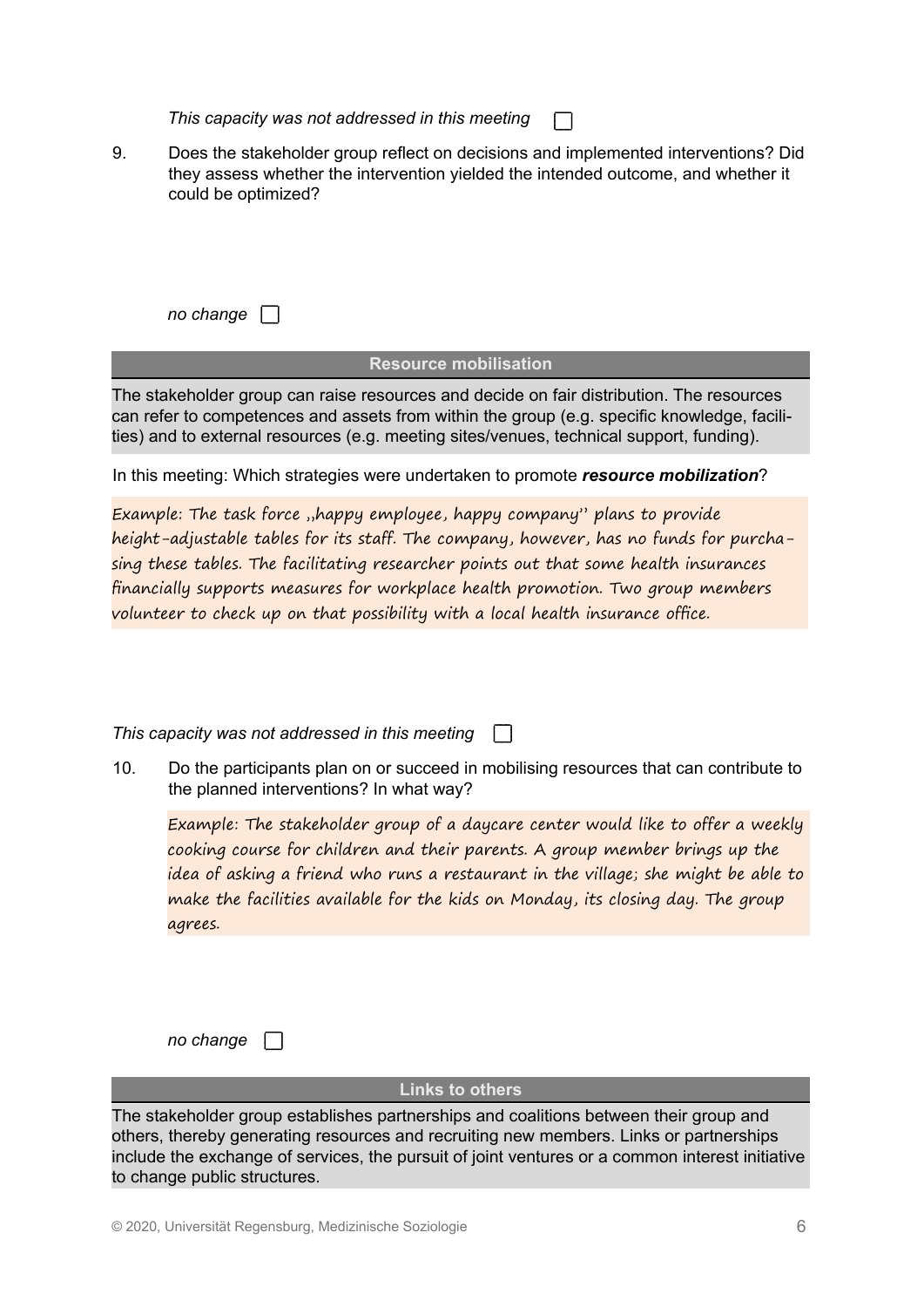In this meeting: Which strategies were undertaken to promote *links to others*?

*This capacity was not addressed in this meeting*

11. Do the participants suggest contacting certain organizations that could help implement planned interventions?

Example: The working group "Addiction Free School" doubts that there are other local associations or organizations that can be really helpful for their aim to raise awareness on drug dependency among students. The group hesitates to establish contact with the local drug counselling service, as "this just makes it sound so dramatic!". Until next meeting, the participants will consider which other stakeholders may serve as partners.

*no change* 

12. Are the established contacts helpful for implementing project activities?

Example: A participant of the task force "mental fit" in a retirement home has contacts with a local kindergarten. It is agreed that the children of the institution visit the residential home once a week to play and make music together with the elderly residents.

*no change* 

13. How is the relationship between the established contacts and the group?

Example: The kindergarten teacher who has volunteered to accompany the kids to the retirement home has often been on sick leave over the last two months. Due to staff shortage, no other person could cover up for her on this activity. As a consequence, the planned get-togethers had to be cancelled several times. Today, the kindergarten management expresses doubts about whether the cooperation could be maintained.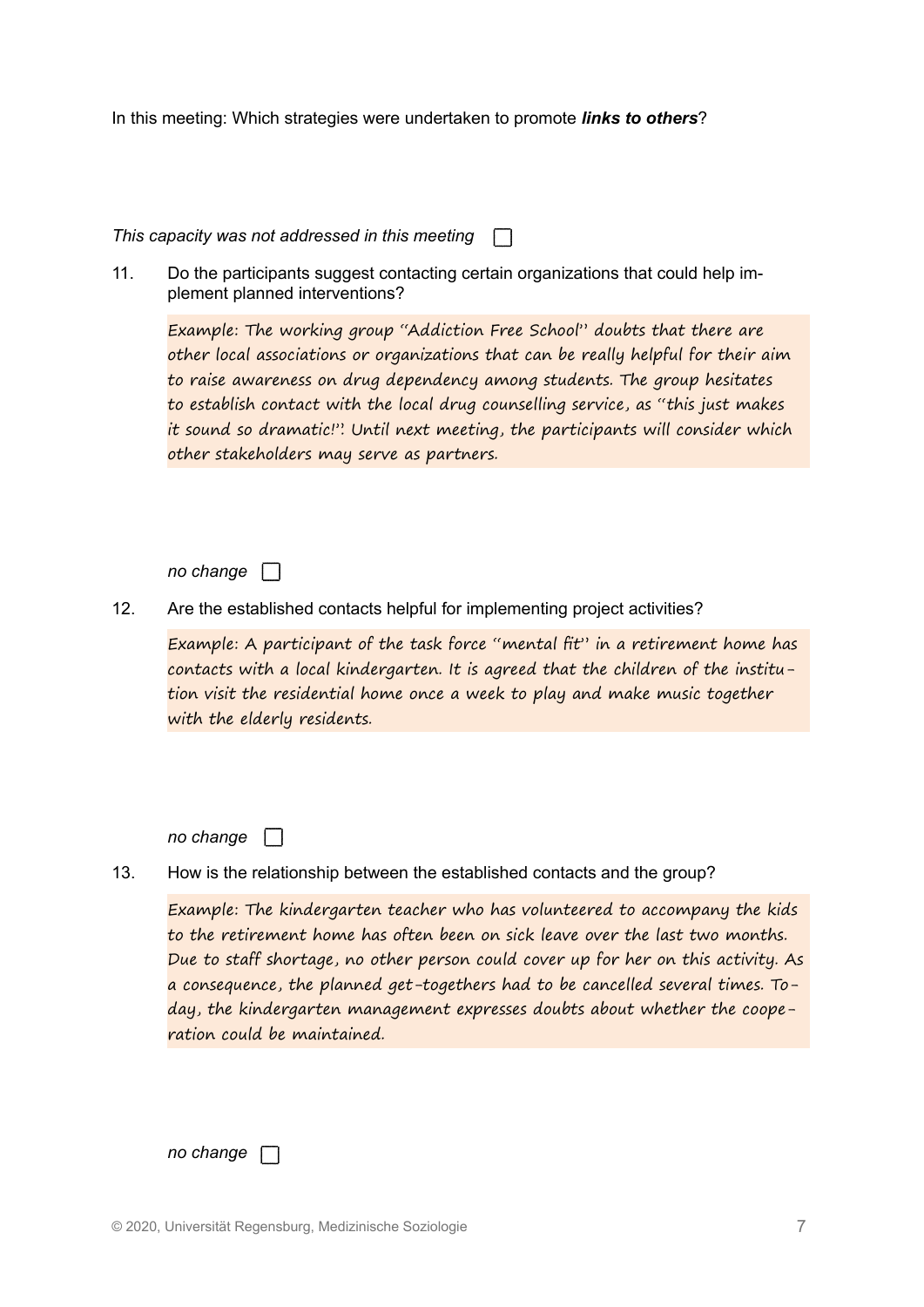#### **Relationship with facilitating experts / health promoters**

The facilitating health promoters (or researchers, or experts) need to transform power relationships to the stakeholder group, such that the stakeholder group gradually assumes authority and makes their own decisions. The experts may play an important role in the beginning of the group processes, e.g. by giving an overview of the available evidence, presenting examples of good practice, or giving support and guidance for organizational tasks (e.g. wording of a proposal to apply for funding). Over time, the experts should reduce their contributions, for the stakeholder group to gain more power of their discussions and decision-making. Thus, it is important to have clearly defined roles and responsibilities within the group, so the group is able to manage itself independently.

In this meeting: Which strategies were undertaken to change the power *relationship to the facilitators / experts*, and to transfer more power to the group members?

Example: In the first meeting of the task force, together with the participants, the facilitating researcher has elaborated wishes and expectations of the participants towards him and which competences and task they would like to assume on their own. Named tasks and responsibilities of all participants were documented. In addition, it was defined which skills for the successful implementation of the program should be provided to the participants in the following meetings so that they can organize and lead the project as independently as possible at a later stage.

*This capacity was not addressed in this meeting*

14. How is the relationship between the group members and the facilitator / expert / health promoter?

Example: A company's task force on mental health has come up with several ideas about interventions that could be implemented in their enterprise, e.g. a staff survey on stress level during work, a yoga course, or a mental health counselling service. The group continuously asks the facilitating researcher to tell them, "as you are the expert", what should be done first, or as priority. Today, the facilitator asks the group which topics should be included in the survey, and whether it was better to use an online survey or a printed questionnaire. The participants remain rather passive, "we don't have expertise, we don't know what's best".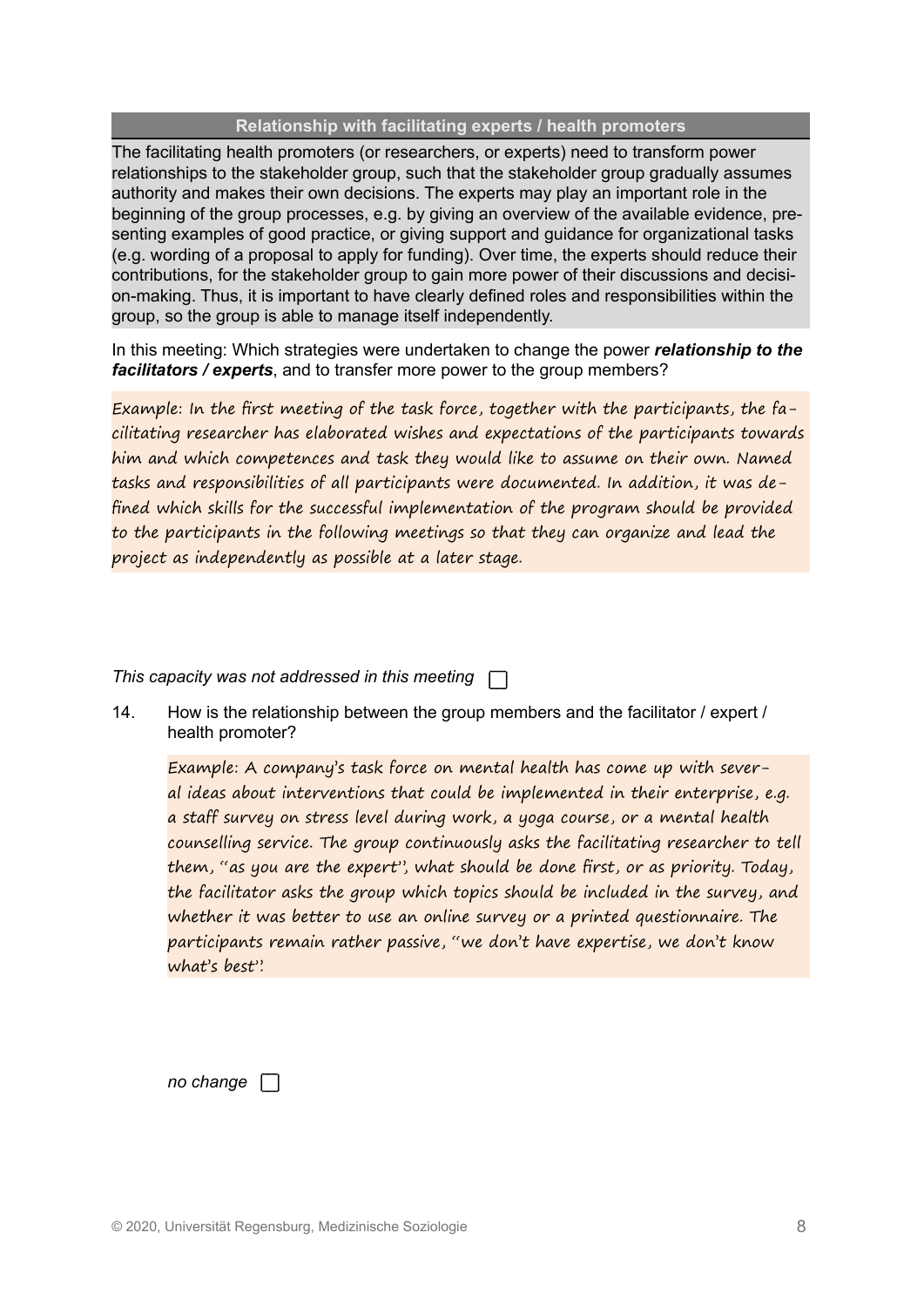15. How can the participants' role in the programme planning and implementation be described?

Example: Today's meeting was again managed and maintained by the facilitating researcher. This means that new meetings are called up by the facilitating researcher and the agenda is also set by her. The preparation of the respective transcript of the meeting is alternately conducted by one of the participants and sent to the rest of the group after every meeting.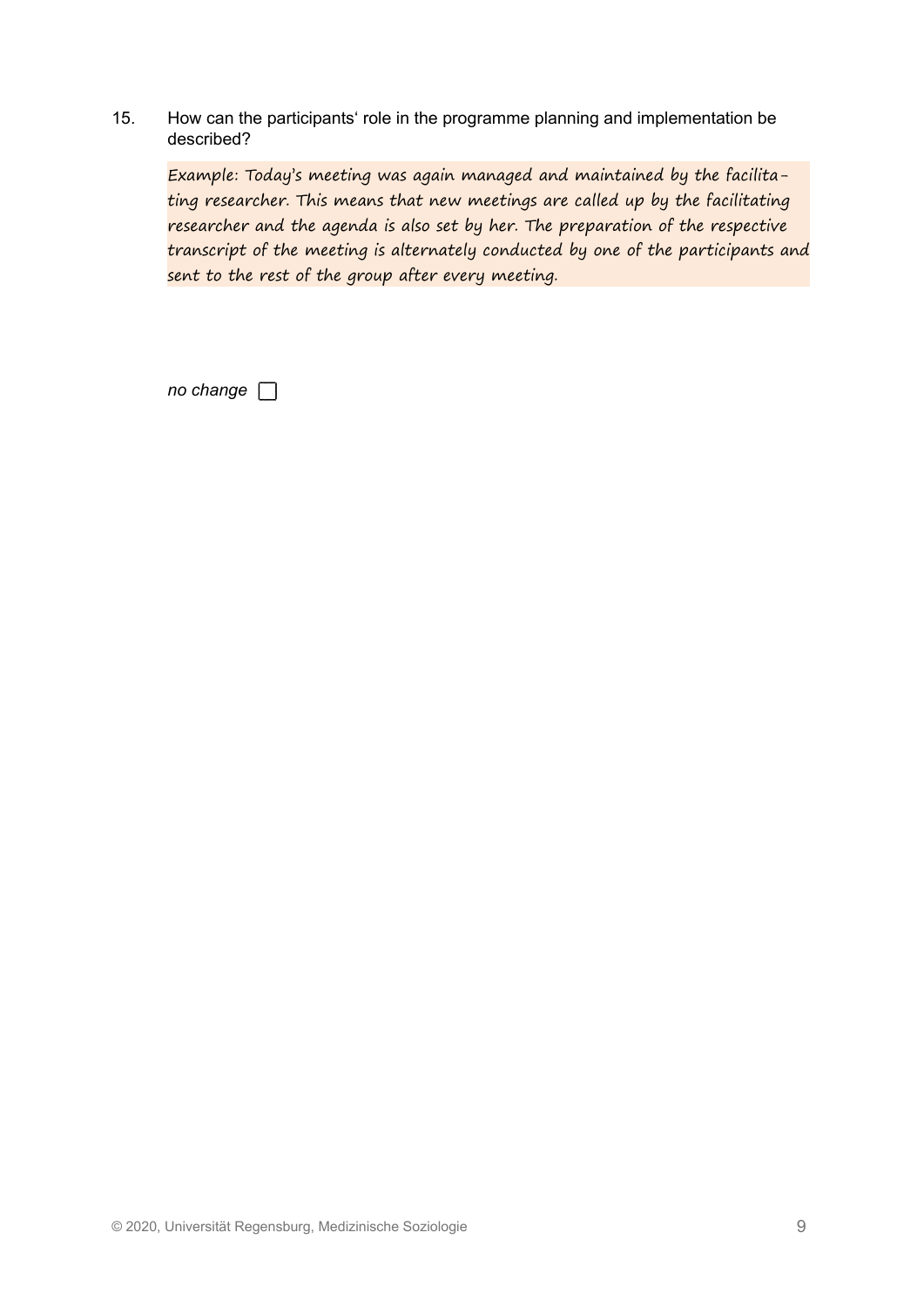**III. Capacity Building: Specific competences (related to the health topic of the stakeholder group, e.g. promotion of physical activity in a setting)**

16. Have the participants gained competences that are important for future work on the issue?

Example: Last week, the participants of the stakeholder group "children on the move" were given new ideas from a guest lecture: a fitness trainer demonstrated how the everyday life of children in kindergarten could be changed as to invite more physical activity. Today, the group members discussed ideas that were prompted by the trainer's talk, and developed two interventions they plan to implement soon.

*no change* 

17. In which way do the participants target the built environment or infrastructural conditions in the setting?

Example: A physician in a nursing home reports about a dance course for elderly and senior citizens, in which she had participated privately. Today, she offered to adapt and implement such a dance program for the nursing home as well, so it could be offered on a regular (e.g. weekly) basis.